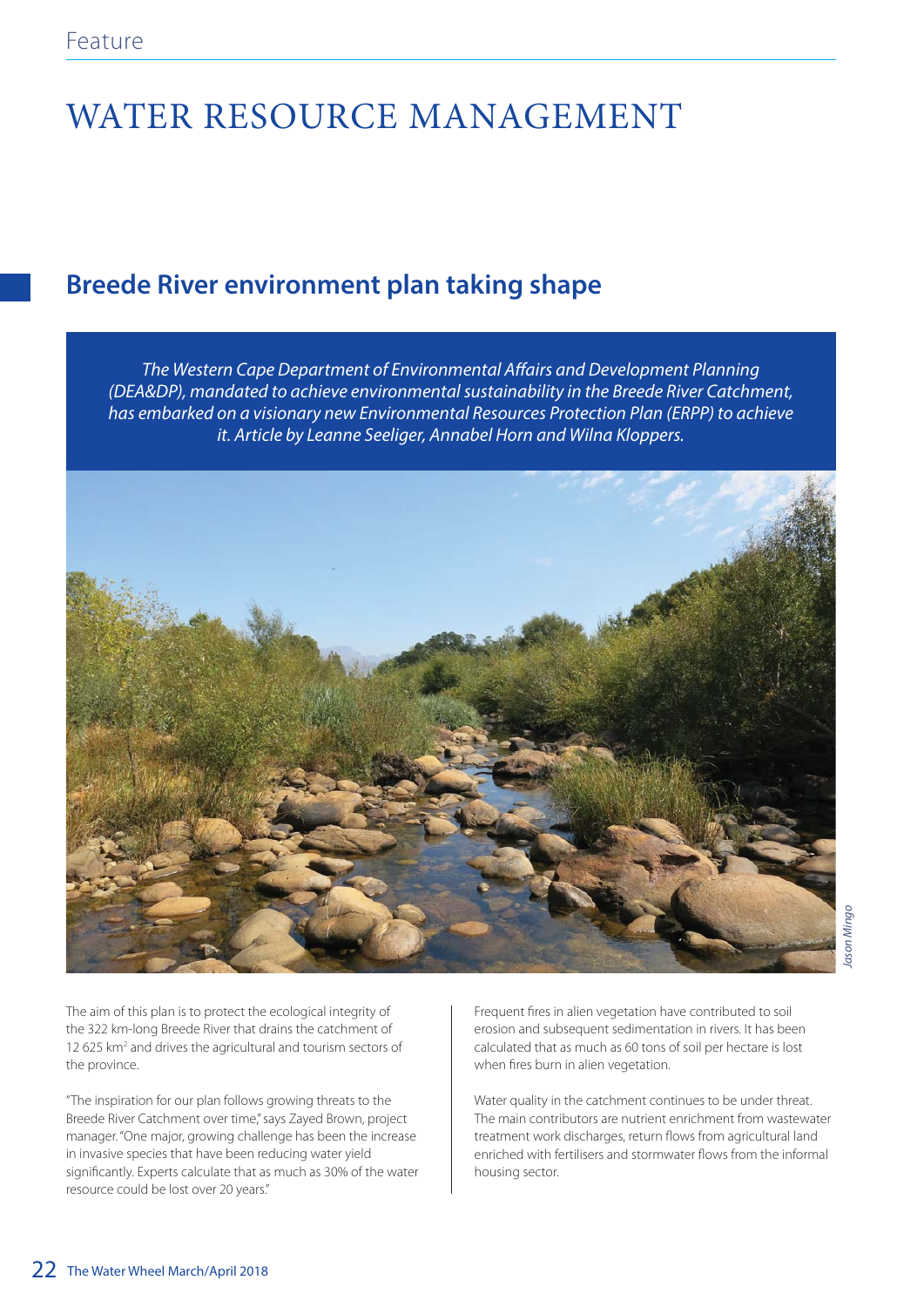

"The invasion of alien species is severely impacting on the ecological sustainability of the Breede River catchment with about 70% of riparian areas in the Breede River catchment in a transformed state."

The 10-point strategy of the ERPP is visionary in that it calls for a collaborative approach to water governance in the catchment to address these challenges. It focuses on creating a partnership between the Department of Water and Sanitation, water user associations, the Breede Gouritz Catchment Management Agency (BGCMA), the Western Cape government, municipalities, universities and non-governmental organisations.

The rationale is that the complexity and the enormity of the problems affecting the catchment means that a single government cannot address all the issues at hand effectively. It will require the co-operation of many departments, as well as the leveraging of funding and resources from outside of government.

This collaborative partnership is to be supported by a water monitoring programme facilitated by ERPP that will enable the continuous evaluation of all Breede River catchment interventions and their impact on water quantity and quality. This programme adds to the water quality analysis of the BGCMA and municipalities in the area.

Water quality in the Breede River catchment is of serious concern, because it decreases downstream where there is intensive farming. Geological influences like the salt from the shales in the area and problems with urban stormwater drainage are other contributing factors.

The aim of the monitoring programme is to measure chemical parameters, selected metals within the sediment, pesticides, E-coli and to start biomonitoring at sites along the Breede River.

Several of the wastewater treatment plants in the Breede River catchment are already in need of urgent attention, because of, among other reasons, overloading in terms of design capacity with population increases in towns. It is common sense that this imposes a risk for downstream water users, including agricultural users.

There are a number of human settlement projects at an early stage of development in the catchment. The plan promotes the development and implementation of stormwater master plans and stormwater management plans for all the municipalities, including aspects of water quality as well as potential harvesting of storm water as a water resource. Municipalities will be consulted to identify strategic areas for sustainable bioremediation solutions to address the impacts of informal settlements on water quality.

The plan further calls for the agricultural sector in the Breede River catchment to look at methods by which water can be used more efficiently, while still maintaining production yield.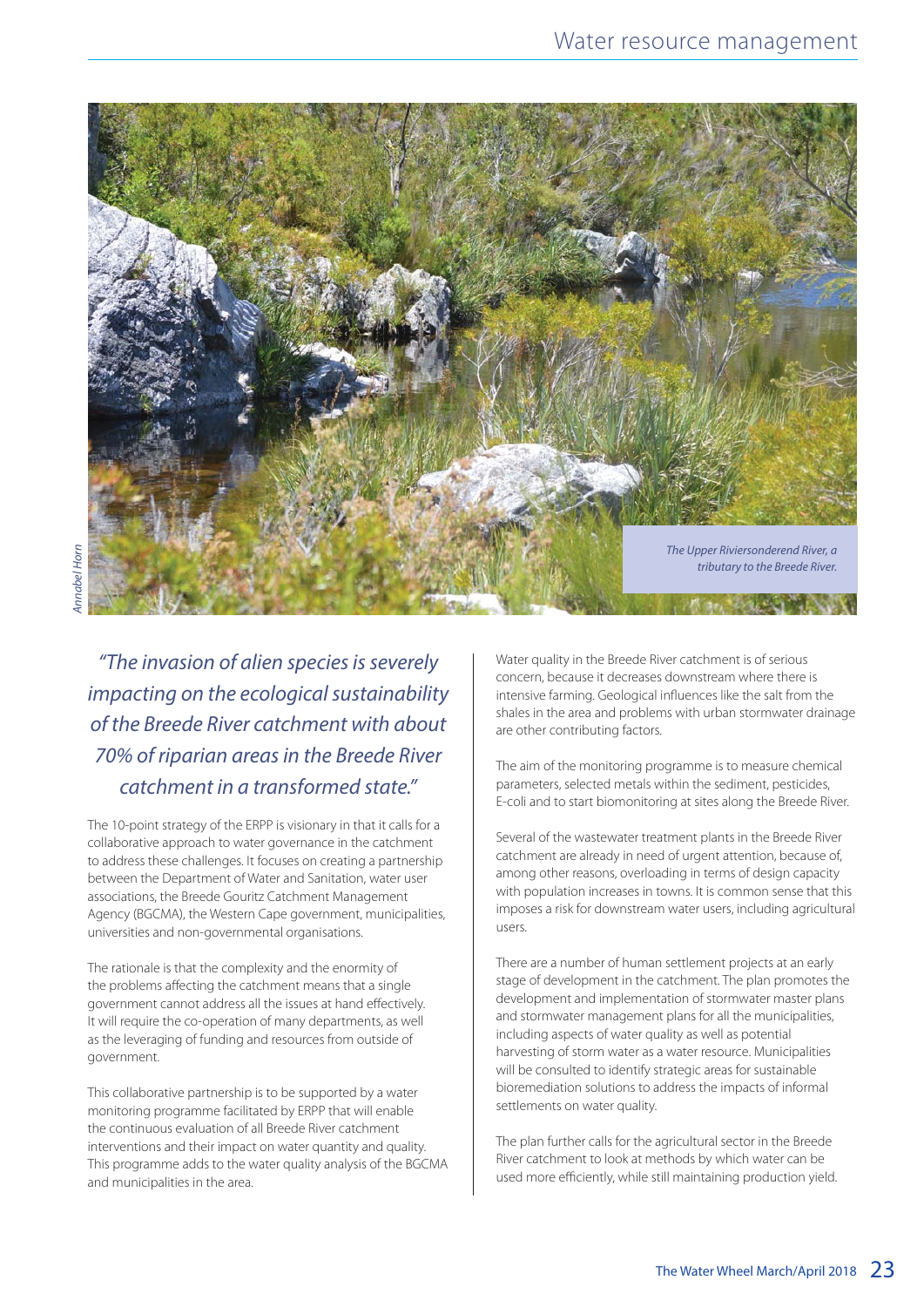

The Breede River serves as the backbone of the region's wine agriculture.

The plan aims to support international best management practice guidelines for agriculture in the Breede River catchment. These initiatives include water-use efficient technology and techniques, maintaining riparian buffer zones, and conservation agriculture.

The invasion of alien species is severely impacting on the ecological sustainability of the Breede River catchment with about 70% of riparian areas in the Breede River catchment in a transformed state. The plan identifies supporting existing riparian rehabilitation activities and implementing rehabilitation activities for priority wetlands within the Breede River catchment. The promotion of stewardship management plans and agreements with landowners is another priority.

Mountain catchments within the Breede River catchment are protected under the Mountain Catchment Act of 1970, and developments are limited to ensure quality water production by preventing soil erosion and protecting natural vegetation. The importance of the protection and proper management of these areas has been recognised by the National Water Resource Strategy II, promulgated by the Department of Water and Sanitation. Water source areas have been recognised as important where 8% of the land provides for 50% of the water.

The National Water Act of 1998 protects the water courses, while the National Environmental Management Act (NEMA) of 2008 protects the water resource if an activity triggers an Environmental Impact Assessment (EIA). Under the auspices of NEMA there is the Protected Areas Act of 2003, saying that if an area is declared as a protected area, then changes may not be made without authorisation. Land use is also protected by zoning, in that the land use can't be changed from open space without being rezoned, according to municipal bylaws and also by the national Spatial Planning Land Use Management Act (SPLUMA) Act of 2013.

## "The economic focus stresses the importance of the agricultural sector, recognising the cost of pollution with regards to the potential loss of market"

There is an obligation to set fire breaks around these natural areas in the catchments, under the National Veld and Forest Fire Act of 1998. Then specifically the Biodiversity Act of 2004 states that permits are needed for the removal of threatened or protected species, such as Podocarpus elongatus, commonly known as the Breede River Yellowwood.

In order to ensure the effective protection of the catchment areas, the plan will identify the priority rivers for alien fish eradication in liaison with Cape Nature and encourage universities to research the interaction between indigenous and alien species.

A focus on fire management is another priority. Fires in fynbos do not lead to erosion and sedimentation, but when it takes